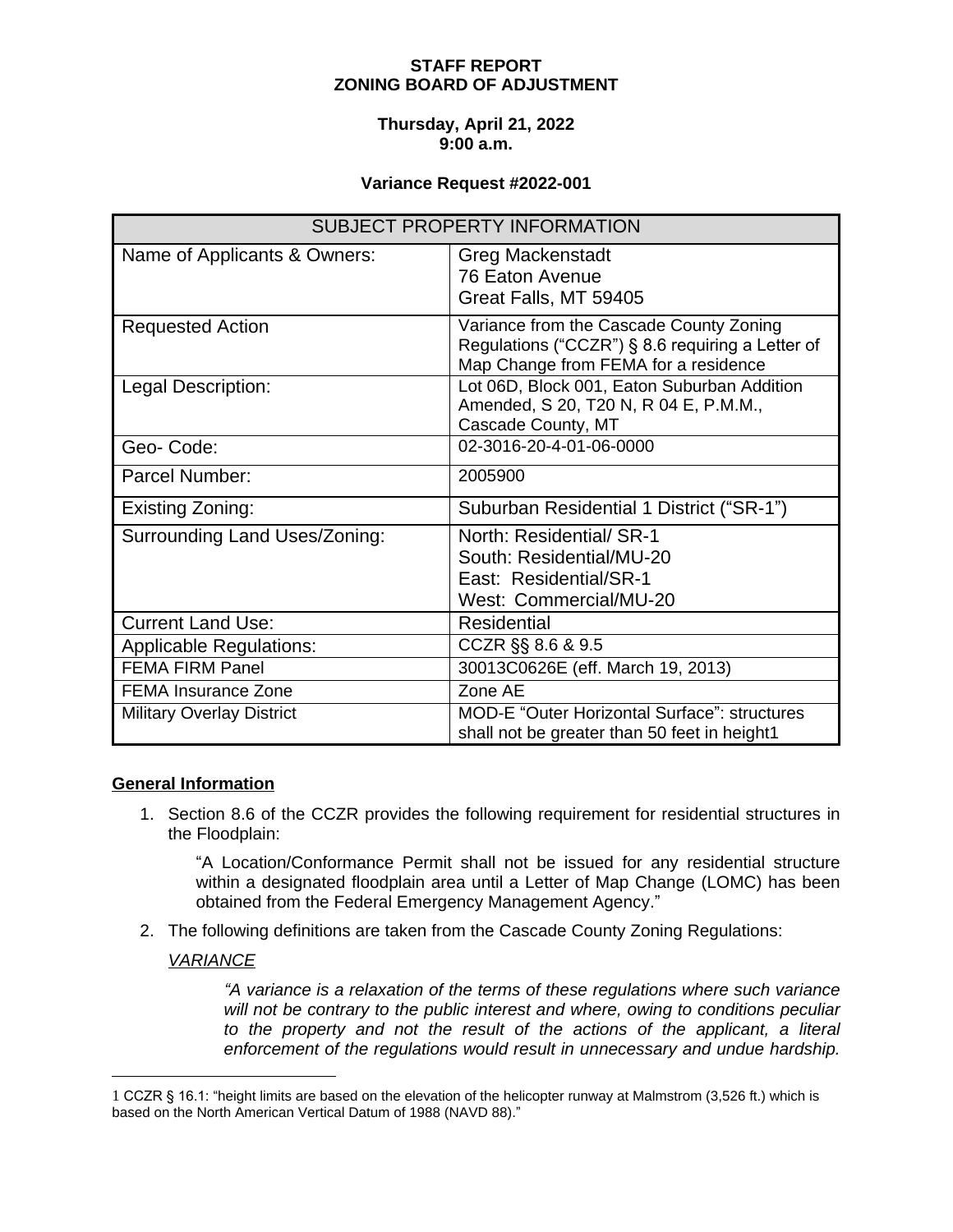*As used in these regulations, a variance is authorized only for height, area, and size of structure, size of yards and open spaces, signage, landscaping, or as otherwise specifically provided for in these regulations. Establishment or expansion of a use otherwise prohibited shall not be allowed by variance, nor shall a variance be granted because of the presence of non-conformities in the zoning district or adjoining zoning districts."*

## *Letter of Map Change*

*"An official revision to a FEMA flood map issued only by FEMA. There are two (2) letters of official flood map revision; a Letter of Map Amendment (LOMA) and a Letter of Map Revision (LOMR)."*

- 3. CCZR § 9.5.4 states: "The concurring vote of 3 members shall be necessary to approve a variance. MCA § 76-2-224."
- 4. Currently, there is no structure on the property. An existing septic and drain field are located south of the proposed structure.
- 5. The Applicant has applied for a Location/ Conformance Permit for a single-family dwelling ("proposed structure") to be built on the subject property.
- 6. Legal Notice of the Application and the public hearing was published in the Great Falls Tribune on April 13, 2022, and April 20, 2022.
- 7. Mailing to surrounding property owners and interested agencies, including the Montana Department of Natural Resources (DNRC), were sent on April 14, 2022.
- 8. Based on the Applicants Site Plan, the proposed home will be placed on pilings to raise the structure above the Base Flood Elevation.

# **Analysis & Findings of Fact**

**(1) Explain how this variance request from the Cascade County Zoning Regulations will not be contrary to the public interest.**

## **Applicant: This variance request would not have negative effects to my neighbors or the public.**

*Staff: In order for the applicant to receive the required Letter of Map Change, that the applicant is requesting a variance from, fill would need to be brought onto the property to elevate the structure to 2 feet above the Base Flood Elevation. The property currently sits five (5) feet below the Base Flood elevation of 3355.0. If the structure is brought up seven (7) feet on fill, there would be potentially an issue with displacing stormwater run-off from the structure onto the adjacent properties that sit seven (7) feet lower and reducing floodwater storage capacity of the floodplain resulting in displacing flood waters and raising flood heights during a 100-year flooding event.*

**(2) Describe where, owing to conditions peculiar to the property and not the result of the actions of the applicant, a literal enforcement of the regulations would result in an unnecessary and undue hardship.**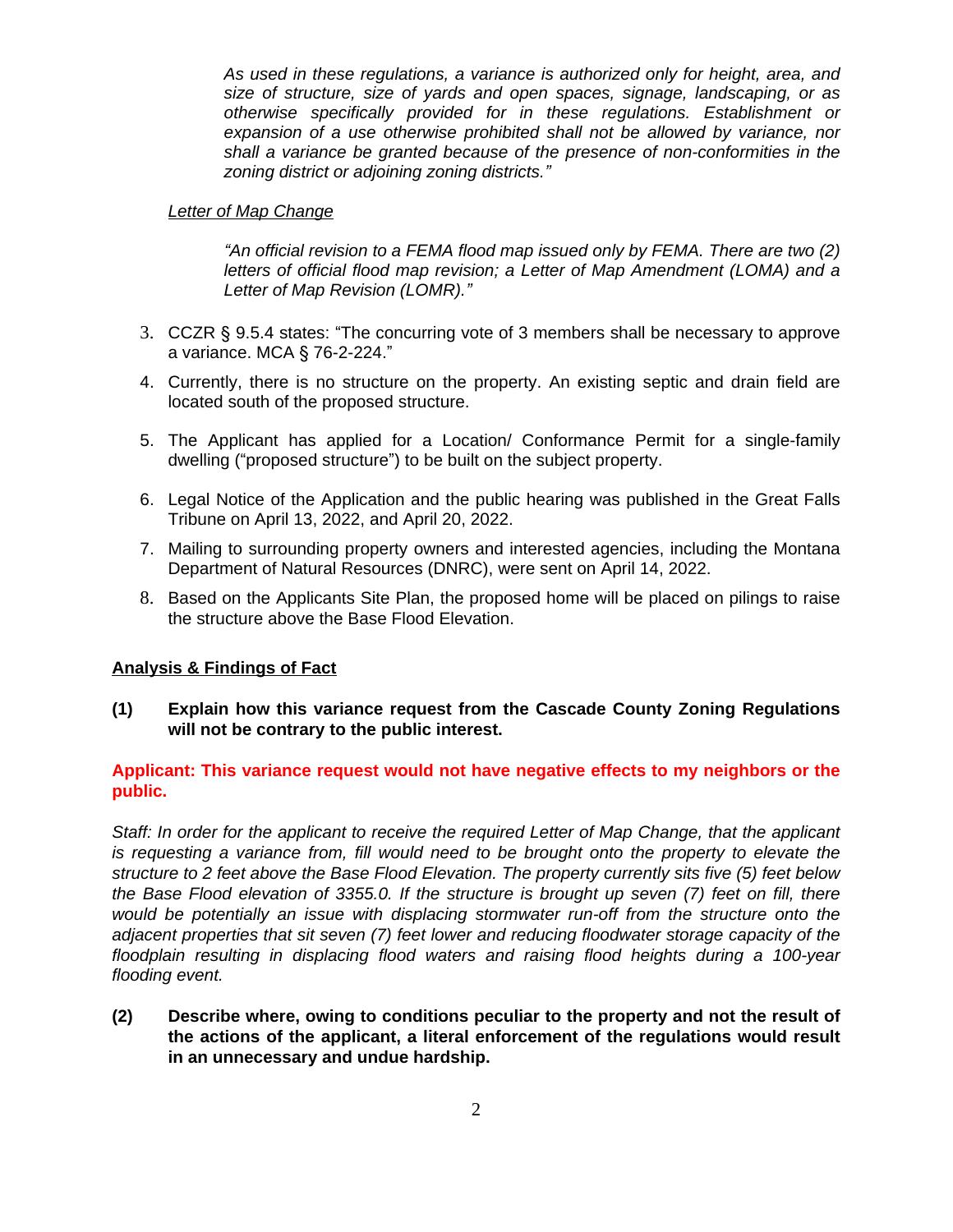**Applicant: If we are required to backfill 15' of slope in all directions around the house it would hinder access to my neighbors which are to the Northwest, because their access** is within 15' of my house and property. Also, by adding 15' of slope to the south would **add approximately 5' of backfill on top of my septic tank and we would not be able to access it for service.**

*Staff: The amount of fill needed to be brought in onto this property has been determined to be* unrealistic, due to the approximate amount of 1,575 cubic feet of fill that would be required to be *brought in. Per FEMA guidance, there are other alternative flood mitigation measure available to minimize the effects of hydrostatic and hydrodynamic pressures on the structure that the applicant can explore and still be compliant with the floodplain permit requirements.*

## **(3) The spirit of this Section would be observed, and substantial justice done by granting the variance.**

## **Applicant: By granting this variance we would be able to rebuild our house to its exact footprint to where the home has been located for more than 75 years.**

Staff: The spirit of Section 8.6 is to mitigate or eliminate flood risk during a 100-year flood event *for residential structures to ensure that people and property remain safe and the cost of repair is reduced. If the applicant is granted this variance and is allowed to build on pilings, rather than fill, the water would remain free flowing beneath the structure. This would result in little to no displacement of floodwaters, unlike fill. Other FEMA communities have adopted limits on the use of fill in the flood fringe to protect storage capacity for floodwaters or require compensatory* storage<sup>2</sup>. It was also noted by the applicant's engineer that debris build up against the structure *could be a significant player in the hydrostatic pressure. Therefore, the alternative proposed would observe the spirit of Section 8.6 and substantial justice done by granting the variance.*

# **(4) The proposed use will be flood-proofed.**

*Staff: The applicant is still proposing to elevate the residence in accordance with the requirement of the CCFR. Therefore, the proposed residence will remain floodproofed the same as it would if were allowed to be built on structural fill.*

#### **(5) A reasonable alternate location outside the floodplain is not available.**

*Staff: An alternative location on the subject property is not available. The entire property is located in Zone AE and is well below the Base Flood Elevation.*

<sup>2</sup> FEMA Glossary—"Compensatory Storage": The NFIP floodway standard in 44CFR 60.3 (d) restricts new development from obstructing the flow of water and increasing flood heights. However, this provision does not address the need to maintain flood storage. Especially in flat areas, the floodplain provides a valuable function by storing floodwaters. When fill or buildings are placed in the flood fringe, the flood storage areas are lost and flood heights will go up because there is less room for the floodwaters. This is particularly important in smaller watersheds which respond sooner to changes in the topography. One approach that may be used to address this issue is to require compensatory storage to offset any loss of flood storage capacity. Some communities adopt more restrictive standards that regulate the amount of fill or buildings that can displace floodwater in the flood fringe. Community Rating System credits are available for communities that adopt compensatory storage requirements. <https://www.fema.gov/glossary/compensatory-storage> (accessed April 14, 2022).